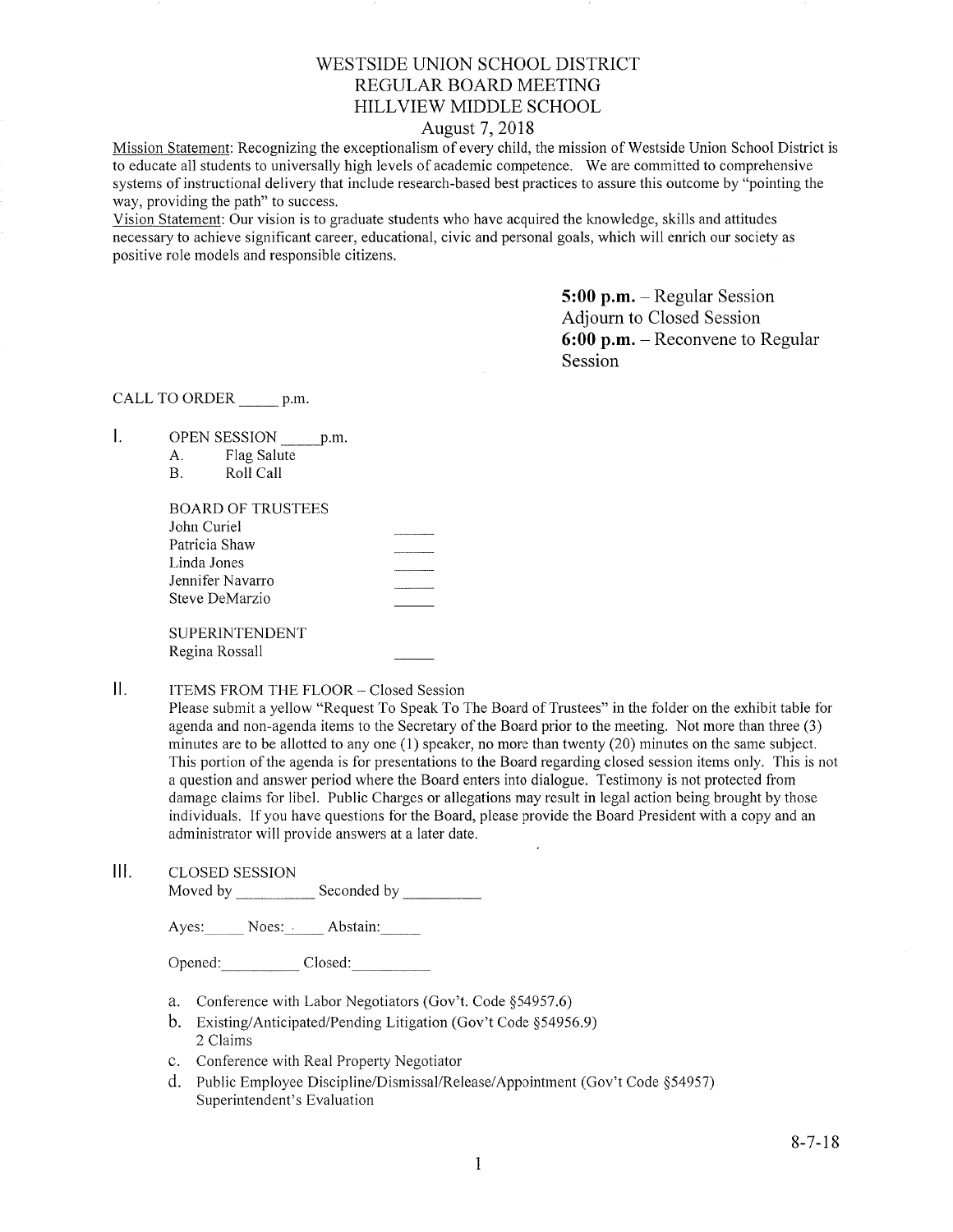- e. Pupil Personnel (Ed Code 35146 and 48918) 1 Case
- lV. RECoNVENE To opEN SESSIoN at \_ p.m
- V. REPoRT oF cLosED SESSIoN ACTIoN
- VI. PRESENTATIONS None

## VII. HEARING SESSION/STAFF REPORTS

- A. Board Comments
- B. Staff Reports
	- 1. Assistant Superintendent Administrative Services
	- 2. Assistant Superintendent Educational Services
	- 3. Deputy Superintendent
	- 4. Superintendent

## Vlll. PERSoNALAPPEARANCES

- A. Westside Union Teachers Association Representatives
- B. California School Employees Association Representatives C. Parent Teacher Association Representatives
- 
- D. West Antelope Valley Educational Foundation Representatives

#### $IX.$ ITEMS FROM THE FLOOR

Please submit a yellow "Request To Speak To The Board of Trustees" in the folder on the exhibit table for agenda and non-agenda items to the Secretary of the Board prior to the meeting. Not more than three (3) minutes are to be allotted to any one (1) speaker, no more than twenty (20) minutes on the same subject. This is not a question and answer period where the Board enters into dialogue. Testimony is not protected from damage claims for libel. Public Charges or allegations may result in legal action being brought by those individuals. If you have questions for the Board, please provide the Board President with a copy and an administrator will provide answers at alater date.

## X. PUBLIC HEAzuNG

BUSINESS SESSION XI

A. Organizational/Governance

1. Agenda

Moved by \_\_\_\_\_\_\_\_\_\_\_\_\_\_ Seconded by

To approve the Agenda of the Regular Meeting of August 7,2018

Ayes: Noes: Abstain:

Actions proposed for the Consent Calendar, are items with adopted policies and approved practices of the District and are deemed routine in nafure. They will be acted upon in one motion, without discussions, unless members of the Board request an item's removal. The item will then be removed from the motion to approve and after the approval of the consent agenda the item(s) will be heard.

Items 2a -2h

Item <sup>1</sup>

Goal #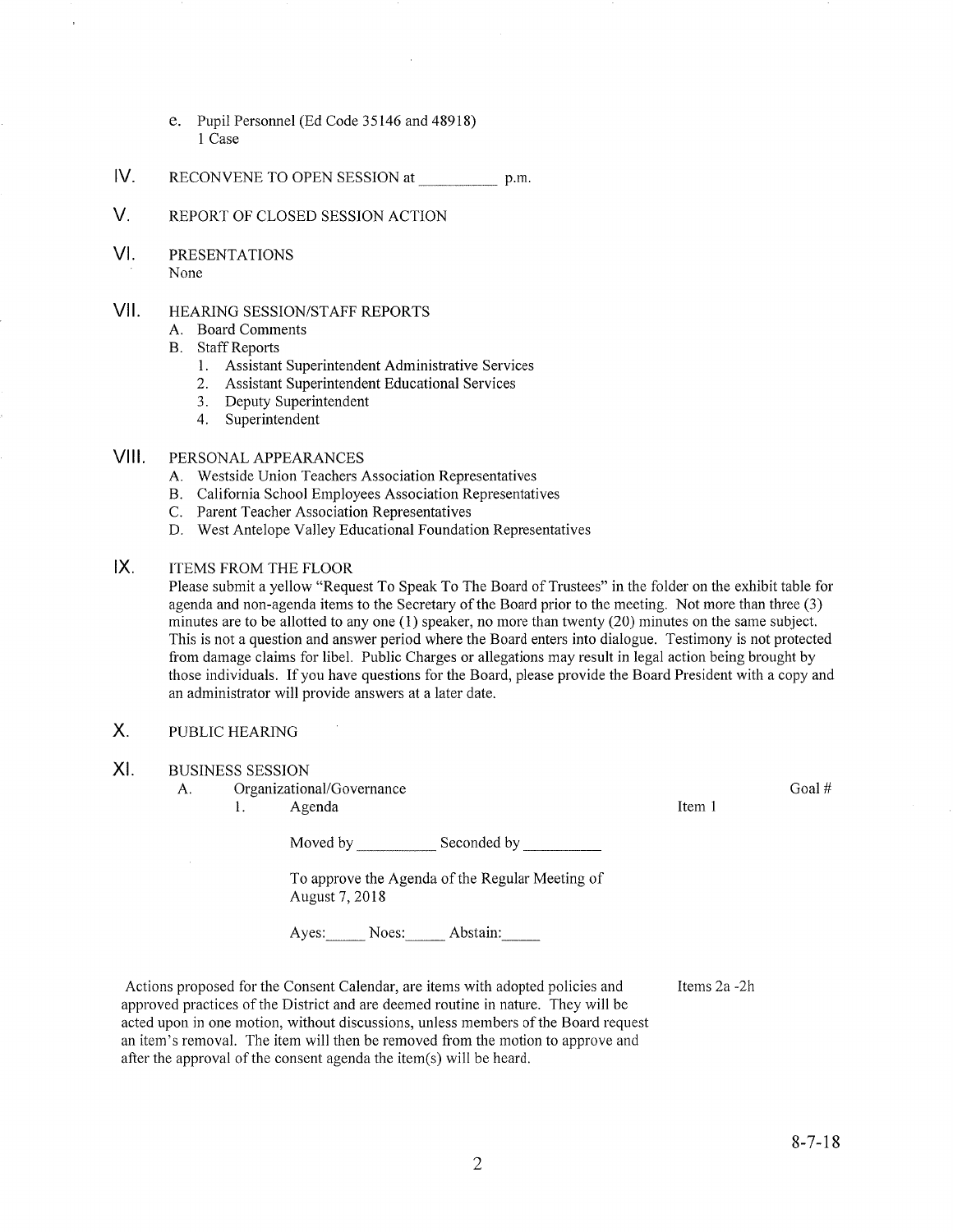a. Minutes of the Regular Meeting on June 26,2078 b. FundraisingAuthorization c. Williams Uniform Complaint Quarterly Report d. Personnel Report e. Purchase Orders f. Consultant/Contract Schedule g. Conference/Workshop Schedule h. PTA/PTSA/PTO Moved by Seconded by Seconded by Seconded by Seconded by Seconded by Seconded by Seconded by Seconded by Seconded by Seconded by Seconded by Seconded by Seconded by Seconded by Seconded by Seconded by Seconded by Seconded Approval of the Consent Items as presented Ayes: Noes: Abstain: Inter District Attendance Agreement between Westside Union School District and Southem Kern Unified School District Item 3 Item 4 Item 5 3 Moved by \_\_\_\_\_\_\_\_\_\_\_\_\_ Seconded by \_ Approval of the Inter District Attendance Agreement between Westside Union School District and Southern Kern Unified School District Ayes: Noes: Abstain: 4. Discussion Item • Board Governance Educational Services 5. Revised Board Policies, Administrative Regulations and Exhibits • BP 0400, Comprehensive Plans • BP/AR/E 0520.2, Title I Program Improvement Schools . BP 0520.3, Title I Program Improvement Districts • BP/AR 5113.12, District School Attendance Review Board • AR 5125.2, Withholding Grades, Diploma or **Transcripts** Moved by Seconded by Approval of the first reading of the Revised, New and Deleted Board Policies, Administrative Regulations and Exhibits Ayes: Noes: Abstain:

2. Consent

B.

Goal #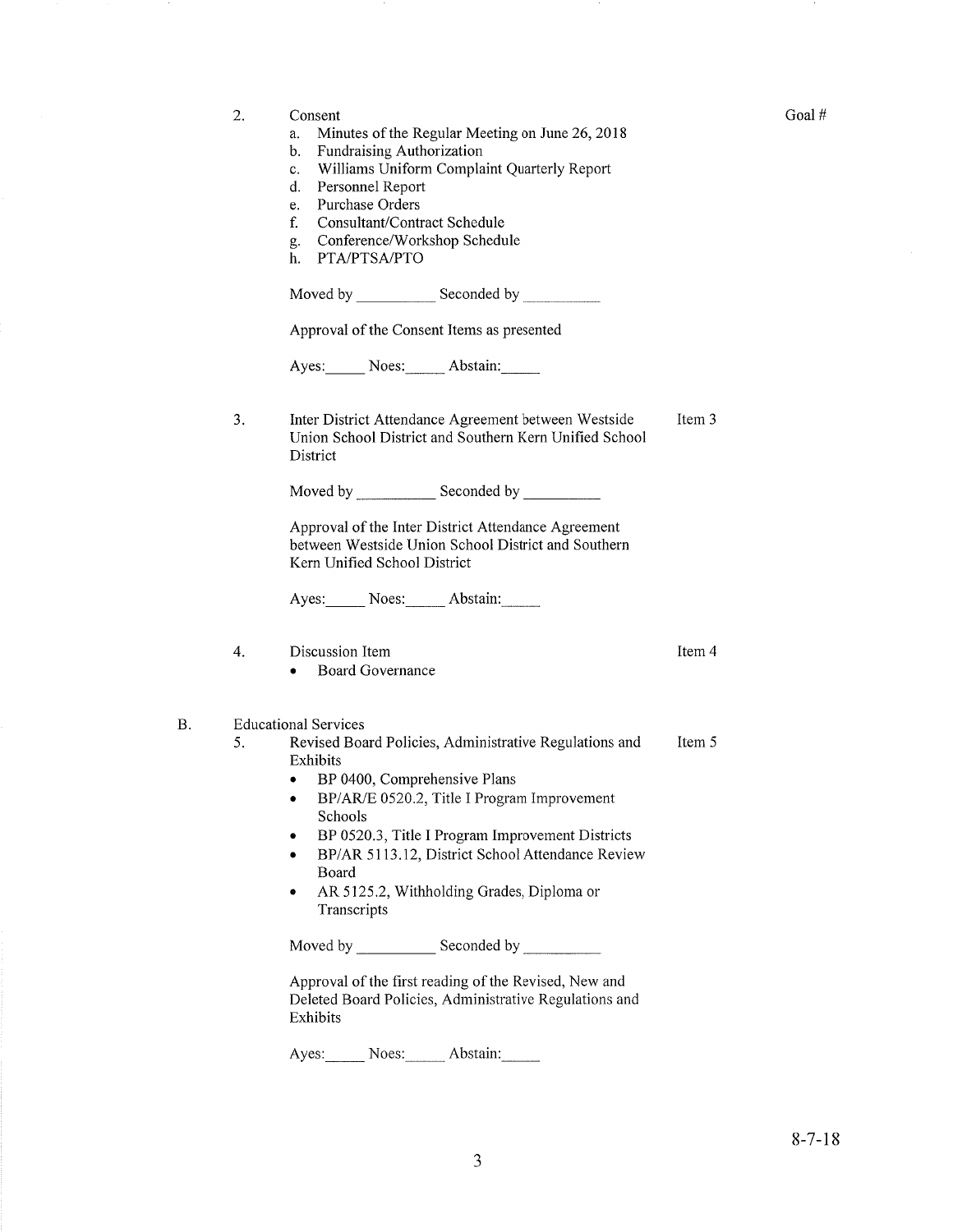k,

D

| Personnel |                                                                                                                                                                                                                               |         | Goal # |
|-----------|-------------------------------------------------------------------------------------------------------------------------------------------------------------------------------------------------------------------------------|---------|--------|
| 6.        | Provisional Intern Permit (PIP)                                                                                                                                                                                               | Item 6  |        |
|           | Moved by Seconded by Seconded by Seconded by Seconded by Seconded by Seconded by Seconded by Seconded by Seconded by Seconded by Seconded by Seconded by Seconded by Seconded by Seconded by Seconded by Seconded by Seconded |         |        |
|           | Approval of the Provisional Intern Permits (PIP)                                                                                                                                                                              |         |        |
|           | Ayes: Noes: Abstain:                                                                                                                                                                                                          |         |        |
| 7.        | Short Term Staffing Permits                                                                                                                                                                                                   | Item 7  |        |
|           | Moved by Seconded by                                                                                                                                                                                                          |         |        |
|           | Approval of the Short Term Staffing Permits                                                                                                                                                                                   |         |        |
|           | Ayes: Noes: Abstain:                                                                                                                                                                                                          |         |        |
| 8.        | Variable Term Waiver                                                                                                                                                                                                          | Item 8  |        |
|           |                                                                                                                                                                                                                               |         |        |
|           | Approval of the Variable Term Waiver                                                                                                                                                                                          |         |        |
|           | Ayes: Noes: Abstain:                                                                                                                                                                                                          |         |        |
| 9.        | <b>Business Services</b><br>Notice of Completion: Cottonwood Grading                                                                                                                                                          | Item 9  |        |
|           |                                                                                                                                                                                                                               |         |        |
|           | Approval of the Notice of Completion: Cottonwood<br>Grading                                                                                                                                                                   |         |        |
|           | Ayes: Noes: Abstain:                                                                                                                                                                                                          |         |        |
| 10.       | Board Policy and Administrative Regulation 1113, District<br>and School Web Sites                                                                                                                                             | Item 10 |        |
|           |                                                                                                                                                                                                                               |         |        |
|           | Approval of the second and final reading of Board Policy<br>and Administrative Regulation 1113, District and School<br>Web Sites                                                                                              |         |        |
|           | Ayes: Noes: Abstain:                                                                                                                                                                                                          |         |        |
| 11.       | Formation of Community Facilities District 2018-1                                                                                                                                                                             | Item 11 |        |

 $\cdot$ 

Moved by \_\_\_\_\_\_\_\_\_\_\_\_\_\_\_ Seconded by

 $\sim$   $\sim$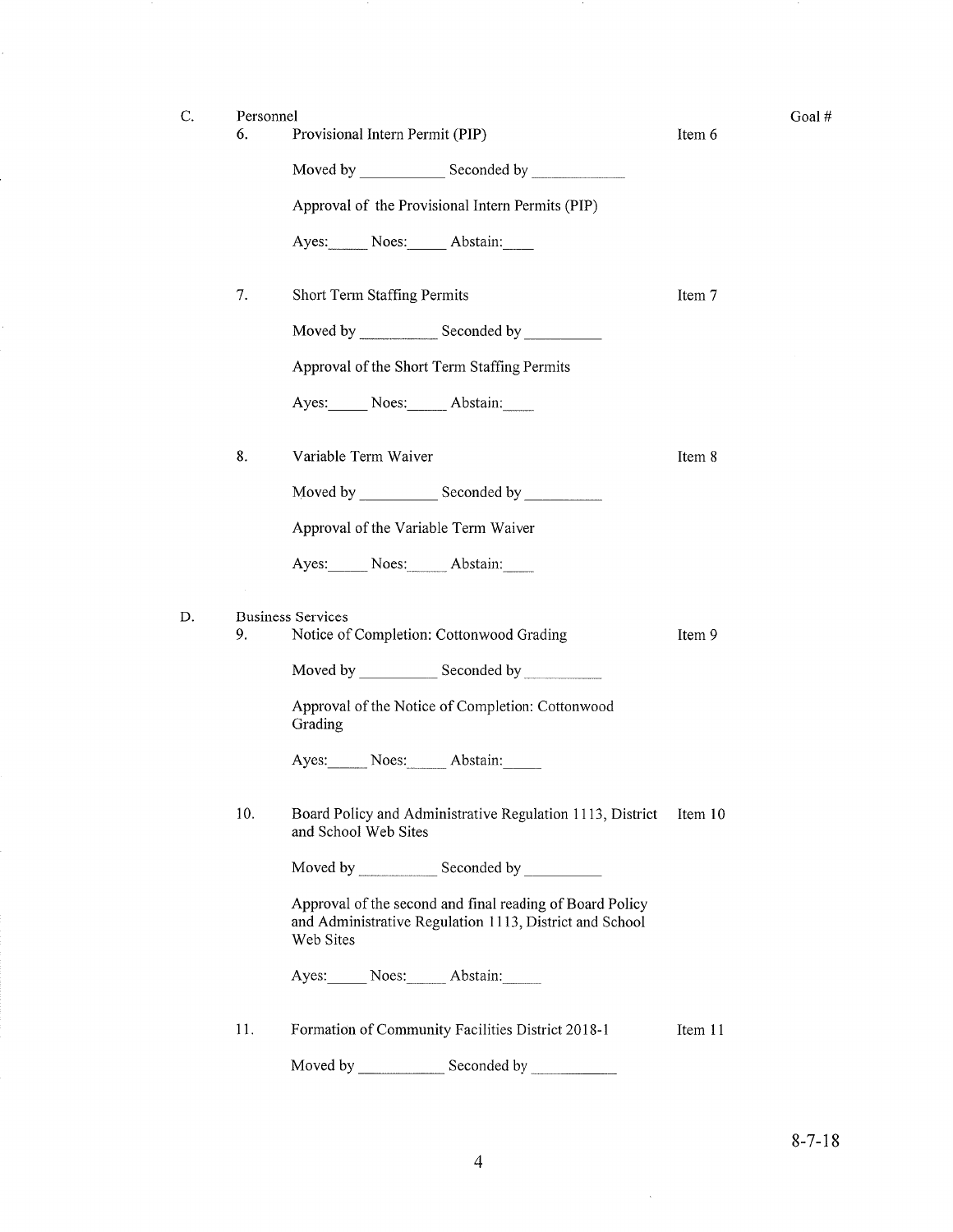|                                                           | Approval of the Formation of Community Facilities<br>District 2018-1                                                                           |         | Goal# |
|-----------------------------------------------------------|------------------------------------------------------------------------------------------------------------------------------------------------|---------|-------|
|                                                           | Ayes: Noes: Abstain:                                                                                                                           |         |       |
| 12.                                                       | 2017-18 Citizens' Bond Oversight Committee Annual<br>Report                                                                                    | Item 12 | 5     |
|                                                           |                                                                                                                                                |         |       |
|                                                           | Approval of the 2017-18 Citizens' Bond Oversight<br>Committee Annual Report                                                                    |         |       |
|                                                           | Ayes: Noes: Abstain:                                                                                                                           |         |       |
| 13.                                                       | Revised Board Policy and Administrative Regulation<br>3516, Emergencies and Disaster Preparedness Plan                                         | Item 13 |       |
|                                                           |                                                                                                                                                |         |       |
|                                                           | Approval of the first reading of the revised Board Policy<br>and Administrative Regulation 3516, Emergencies and<br>Disaster Preparedness Plan |         |       |
|                                                           | Ayes: Noes: Abstain:                                                                                                                           |         |       |
| 14.                                                       | 45 Day Revision to the Adopted Budget                                                                                                          | Item 14 | 5     |
|                                                           | Moved by ________________ Seconded by _____________                                                                                            |         |       |
|                                                           | Approval of the 45 Day Revision to the Adopted Budget                                                                                          |         |       |
|                                                           | Ayes: Noes: Abstain:                                                                                                                           |         |       |
| <b>INFORMATION SESSION</b><br>А.<br><b>B.</b><br>1.<br>2. | Items From The Floor – Continued<br>Dates to Remember:<br>Regular Meeting on August 21, 2018<br>Regular Meeting on September 4, 2018           |         |       |
| C.                                                        | Board Comments - Continued/                                                                                                                    |         |       |
| <b>NEW BUSINESS</b><br>Future Board Meeting Items         |                                                                                                                                                |         |       |
| CLOSED SESSION - Continued                                |                                                                                                                                                |         |       |
|                                                           | RECONVENE TO OPEN SESSION at<br>p.m.                                                                                                           |         |       |
|                                                           | REPORT OF CLOSED SESSION ACTION                                                                                                                |         |       |

xil

XIII.

XIV

XV.

XVI

 $\mathcal{A}^{\pm}$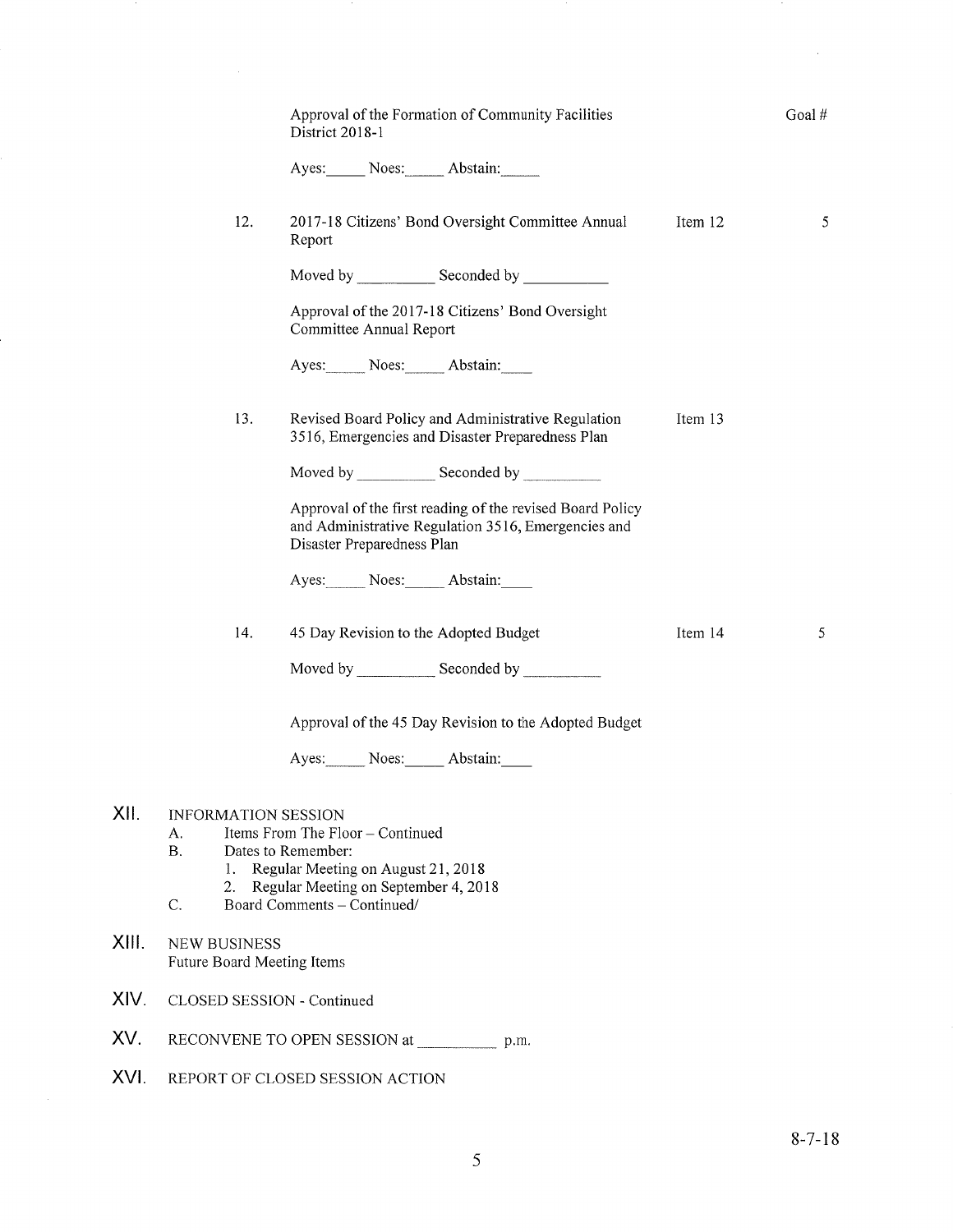## XVll. ADJoURNMENT

 $\mathcal{L}^{\mathcal{L}}(\mathcal{L}^{\mathcal{L}})$  ,  $\mathcal{L}^{\mathcal{L}}(\mathcal{L}^{\mathcal{L}})$ 

There being no further business to come before the Board, the regular meeting of August 7, 2018, is adjourned at \_\_\_\_\_\_\_ p.m. by the Board President.

In compliance with the Americans with Disabilities Act, if you need special assistance to access the Board meeting room or to otherwise participate at this meeting, including auxiliary aids or services, please contact Tonya Williams at (661) 722-0716. Notification at least 48 hours prior to the meeting will enable the District to make reasonable arrangements to ensure accessibility to the Board meeting room.

Any writings or documents that are public records and are provided to a majority of the governing board regarding an open session item on this agenda will be made available for public inspection on the District Web Site, www.westside.k12.ca.us or in the District Office located at 41914 50<sup>th</sup> St. West, Quartz Hill, CA 93536 during normal business hours  $(8:00 a.m. - 4:00 p.m.).$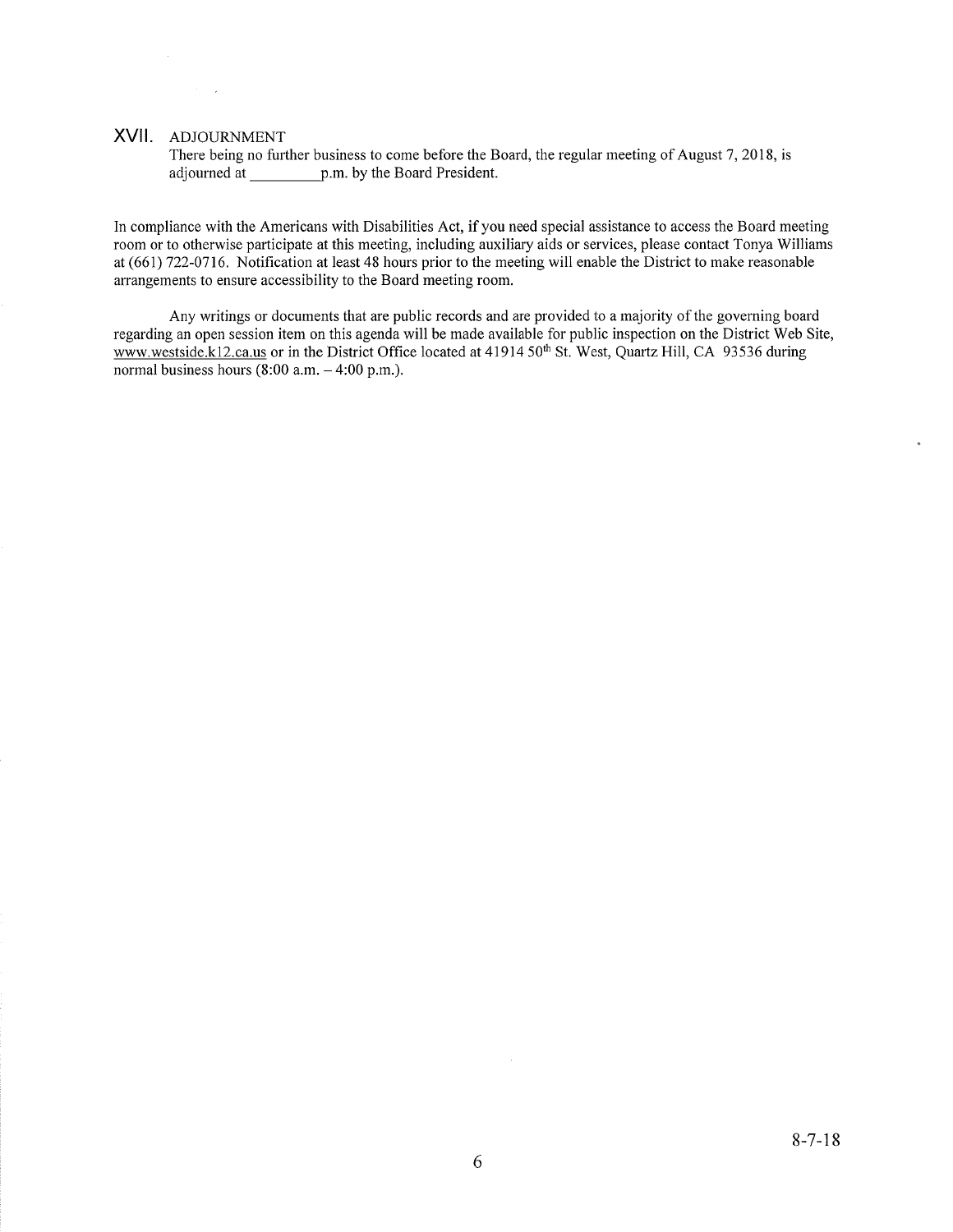# Core Beliefs and Board Goals 2018-2019

# The District uses data to create a learning-oriented culture for both staff and students which defines success in terms of improvement and progress.

- 1 WE BELIEVE THAT OUR TEACHERS AND STAFF ARE OUR MOST VALUABLE ASSETS AND RESOURCES
- 2. WE OPERATE WITH TRANSPARENCY, TRUST AND INTEGRITY, GOVERNING IN A DIGNIFIED, PROFESSIONAL MANNER, TREATING EVERYONE WITH CIVILITY AND **RESPECT**

### WE ARE ABSOLUTELY COMMITTED TO PROVIDING A SAFE, DISTINGUISHED AND ENGAGING LEARNING ENVIRONMENT THAT ENSURES ALL STUDENTS LEARN TO THEIR HIGHEST POTENTIAL J

- ôp A. Build the capacity of board and district staff in developing and monitoring data related to goals and priorities specifically in the area of cultural responsiveness and educational equity
- B. A key concem and priority for this governing board is improving the accuracy and consistency of grading which should measure what students know, as they play a crucial role in every aspect of students' academic lives and future lives as global citizens. Areas of concern are: 1) Grades reflect progressive and mastery of content. 2) They are predictable and understood by parents and third parties. 3) That non-academic factors are graded separately. 4) The system adopted is not overwhelming for teachers. ôp
- C. The district will continue to develop School Safety protocols.  $\hat{\epsilon}$ 
	- \* Annual Report by Educational Services

### WE ARE ABSOLUTELY COMMITTED TO PROVIDING THE NECESSARY FACILITIES TO MEET THE HOUSING AND EDUCATION NEEDS OF OUR CHANGING STUDENT POPULATION AND A VISION THAT PROMOTES AND SUPPORTS THEIR FUTURE 4

- $\hat{\mathcal{C}}$  A. Continue the Cottonwood Elementary School modernization
	- \* Annual Repoft bv Business Services

#### WE ARE FISCALLY TRUSTWORTHY AND DEDICATED TO RESPONSIBLE FINANCIAL ACCOUNTABILITY 5

#### WE BELIEVE IN AND PROMOTE PARENT AND COMMUNITY INVOLVEMENT IN WESTSIDE UNION SCHOOL DISTRICT 6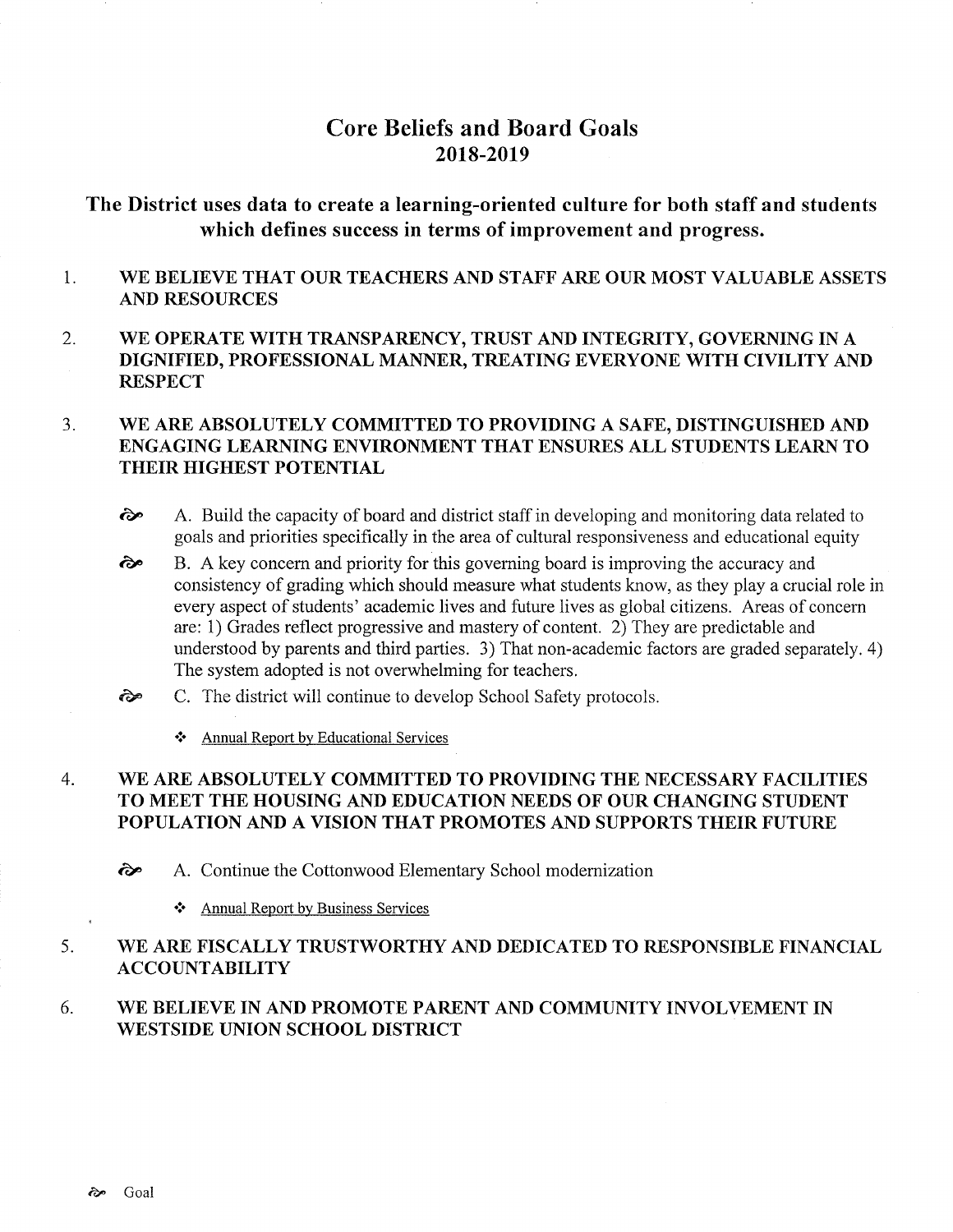# 2018-2019 Board Expectations

# The District uses data to create a learning-oriented culture for both staff and students which defines success in terms of improvement and progress.

## 1. WE BELIEVE THAT OUR TEACHERS AND STAFF ARE OUR MOST VALUABLE ASSETS AND RESOURCES

## EXPECTATIONS:

- a. Provide staff development to enable employees in a job classifications to maintain and improve their skills to meet stated goals of the Board to meet the needs of students. Continuously monitor and re-evaluate formula-driven staffing levels that adequately address student ratios and campus needs for all classifications of employees (classified, certificated, confidential, and administration)
- Maintain and monitor administrative training programs to enable existing staff to become administrators or to increase the skills of current administrators to assume increasing levels of responsibility in the future as well as immediately assisting with the reduction of attendance issues, traffic safety and student discipline at all school sites. Create programs that enable classified employees who want to become teachers to obtain the necessary information to do so, and work with the CSEA Board to make sure members know about contractual benefits available when taking college classes. As grants become available to help classified employees become teachers, apply for any for which the District is eligible. b
- Provide ongoing recognition for school achievement, program development, i.e., California Gold Ribbon, Golden Bell, Employee of the Year, and Program Innovation: Joe Walker STEALTH, Gregg Anderson Academy, The IDEA Academy at Cottonwood, Westside Academy and Hillview 6<sup>th</sup> Grade Academy c.
- Continue a long-term plan to provide total compensation for all positions within the district that is competitive with the surrounding Antelope Valley elementary school districts d.
- Provide ongoing training to ensure a safe work place for all employees e.
- As funds are available revenues will be placed in a separate account to pay for long term postemployment benefits f.
	- $\approx a$ , d & e Annual Report by Human Resources
	- $\approx$  b & c Annual Report from Superintendent
	- $\approx$  f Annual Report by Business Services

# 2. WE OPERATE WITH TRANSPARENCY, TRUST AND INTEGRITY, GOVERNING IN A DIGNIFIED, PROFESSIONAL MANNER, TREATING EVERYONE WITH CIVILITY AND RESPECT

## EXPECTATIONS

- a. Continue to improve the knowledge level of trustees through ongoing training, parlicipation in political actions that influence improved funding and legislation for educational programs, and programs of independent study. All Board Members will attend the CSBA Annual Education Conference, with a report of sessions attended at a future Board Meeting, and receive a Masters in Governance certification
- b. The board will initiate the annual process for self-evaluation in June
- 
- c. Annually set objectives to meet the goals of the district in June d. Continue to improve working relationship with employee unions to enable communications that enhance the overall well-being of the district including all employees
- e. A public-friendly version of the three major budget reports of the year shall be posted on the website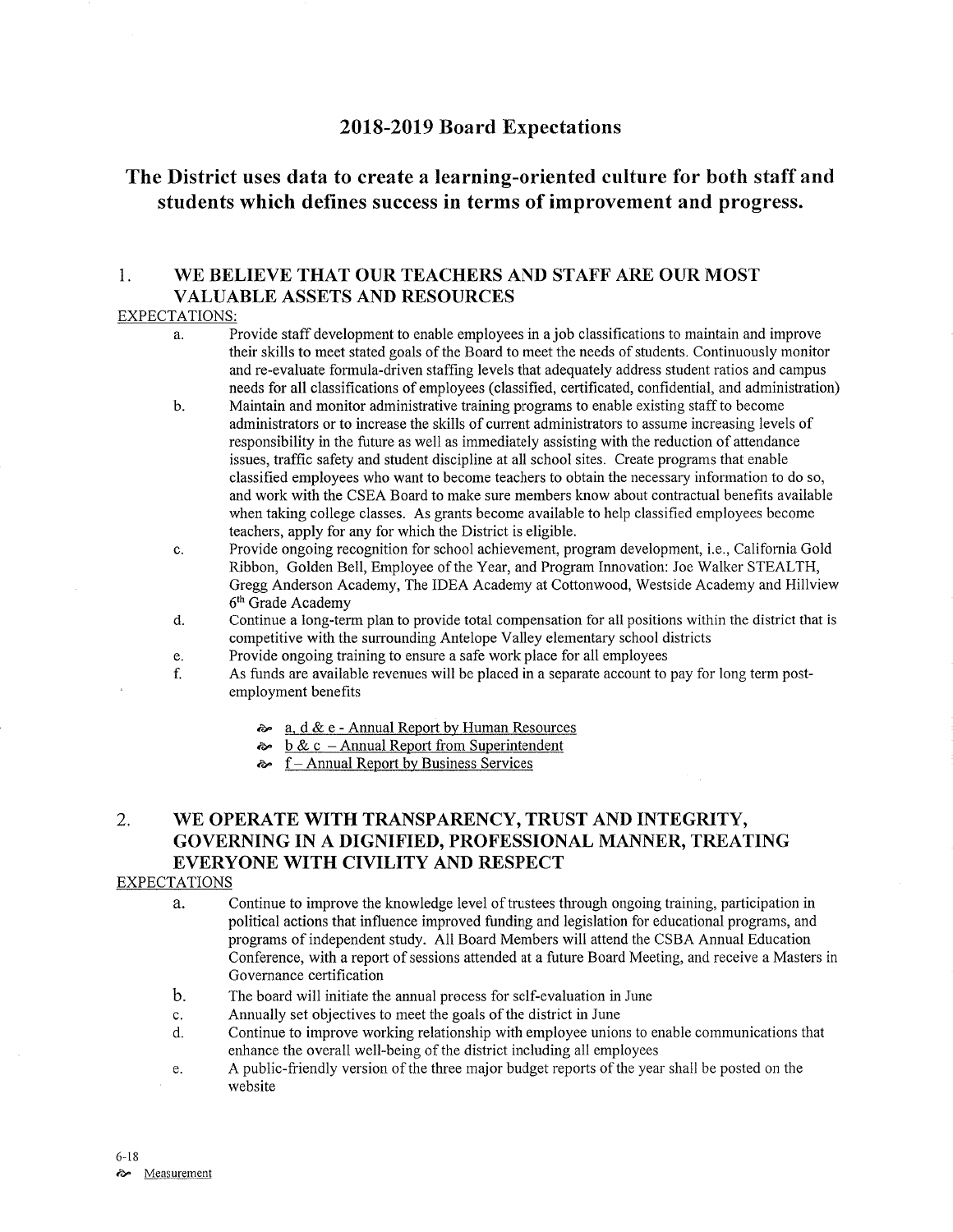# 3. WE ARE ABSOLUTELY COMMITTED TO PROVIDING A SAFE, DISTINGUISHED AND ENGAGING LEARNING ENVIRONMENT THAT ENSURES ALL STUDENTS LEARN TO THEIR HIGHEST POTENTIAL

### EXPECTATIONS:

- a. Staff will monitor comprehensive plans for improving student achievement including the Local Control Accountability Plan (LCAP) and the Comprehensive Safety Plans including the sections related to student discipline.
- b. All students will receive rigorous and effective instruction, support and intervention that afford equitable access to a high quality educational experience in an environment that nurtures critical thinking, communication, collaboration, creativity and social responsibility.
- c. Teachers will use research-based best practices to design and deliver instruction, which addresses the knowledge, concepts and skills outlined in the State Standards. Teachers will design lessons that actively engage the minds of all leamers with that which is to be learned. Learning objectives that describe what students will be able to do successfully and independently at the end of each lesson will be clearly articulated. Formative assessment will be used to guide and inform instruction. Summative assessment will be used to measure student learning.
- d. Professional Development will be aligned to improve student outcomes. Data will be collected to substantiate growth in student achievement.

# 4. WE ARE ABSOLUTELY COMMITTED TO PROVIDING THE NECESSARY FACILITIES TO MEET THE HOUSING AND EDUCATION NEEDS OF OUR CHANGING STUDENT POPULATION AND A VISION THAT PROMOTES AND SUPPORTS THEIR FUTURE

## EXPECTATION

- a. Monitor and maintain high-quality information technology systems throughout the District
- b. Continue to implement sustainable clean energy programs that promote the long-term well-being of both the District's finances and the environment.
- c. Receive annual updates to the District's Facilities Master Plan while exploring and securing options to finance the plan.
	- $\approx$  b & c Annual Report by Business Services

# 5. WE ARE FISCALLY TRUSTWORTHY AND DEDICATED TO RESPONSIBLE FINANCIAL ACCOUNTABILITY

## EXPECTATIONS:

- a. Continue to decrease encroachment of general funds by Special Education
- b. Continue to update and implement the adopted Technology Plan
- c. Continue to increase operational efficiency
- d. Citizens Oversight Committee will hold required meetings
- e. Set budget priorities based on the goals of the District
- f. Support and retain partnerships that have a mutual priority to maximize the available dollars for improving programs for students
- 
- g. Maintain student Average Daily Attendance to exceed 96% percent.<br>
h. Senior Staff to hold twice-yearly fiscal status updates at employee work locations in order to educate and inform our stakeholders
- i. Maintain a financially responsible, positive District budget for the current year and two out years in order to preserve Westside's financial solvency, educational programs and the continued payment of employee salaries.
	- a g Annual ADA Report by Business Services
	- $\approx a, b, c, d, e, f, h \& i$  Budget Presentations by Business Services